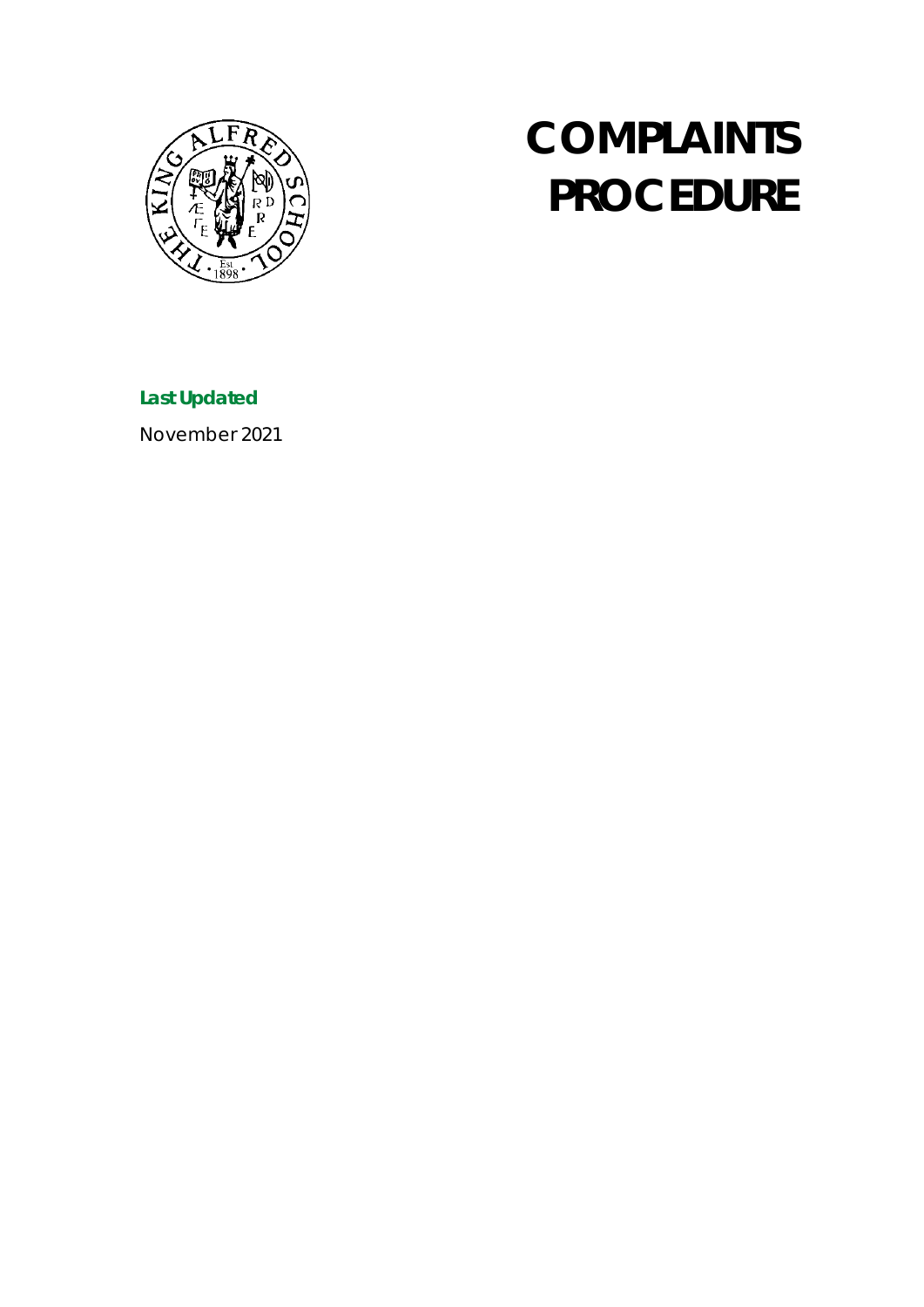# **THE KING ALFRED SCHOOL COMPLAINTS PROCEDURE**

This policy should be read in conjunction with the King Alfred School [Safeguarding](https://www.kingalfred.org.uk/wp-content/uploads/2021/11/Safeguarding-Children-Policy-in-Education-October-2021.pdf)  [Children in Education Policy.](https://www.kingalfred.org.uk/wp-content/uploads/2021/11/Safeguarding-Children-Policy-in-Education-October-2021.pdf)

# **1. AIM**

Our school ethos promotes open communication with parents and encourages a continuing dialogue between home and school throughout a child's education. The aim of this policy is to ensure that a complaint is managed sympathetically, efficiently and at the appropriate level, and resolved as soon as possible. We will try to resolve every complaint in a positive way with the aim of putting right a matter which may have gone wrong and, where necessary, reviewing our systems and procedures in light of the circumstances.

# **2. INTRODUCTION**

This Complaints Procedure applies to the parents of pupils currently registered at King Alfred School and to past pupils if the complaint was raised at the time that the pupil was still registered at the school.

A complaint is any matter which a parent of a pupil is unhappy about and seeks action by the school in order to redress. The purpose of this Procedure is to ensure that parents have the opportunity to raise any complaint that they may have, secure in the knowledge that it will be dealt with properly and fully.

There are three stages to the process:

- Stage 1 : Informal Approach
- Stage 2 : Formal Approach
- Stage 3 : Panel Hearing

Each of these stages are described below.

This policy is made available to parents on our website and can be made available in large print or other more accessible format, if required. If assistance is required with making a complaint, for example because of a disability, parents should contact the Director of Finance and Operations who will be happy to make appropriate arrangements.

This policy is available on the school website or by request from the Director of Fiance and Operations.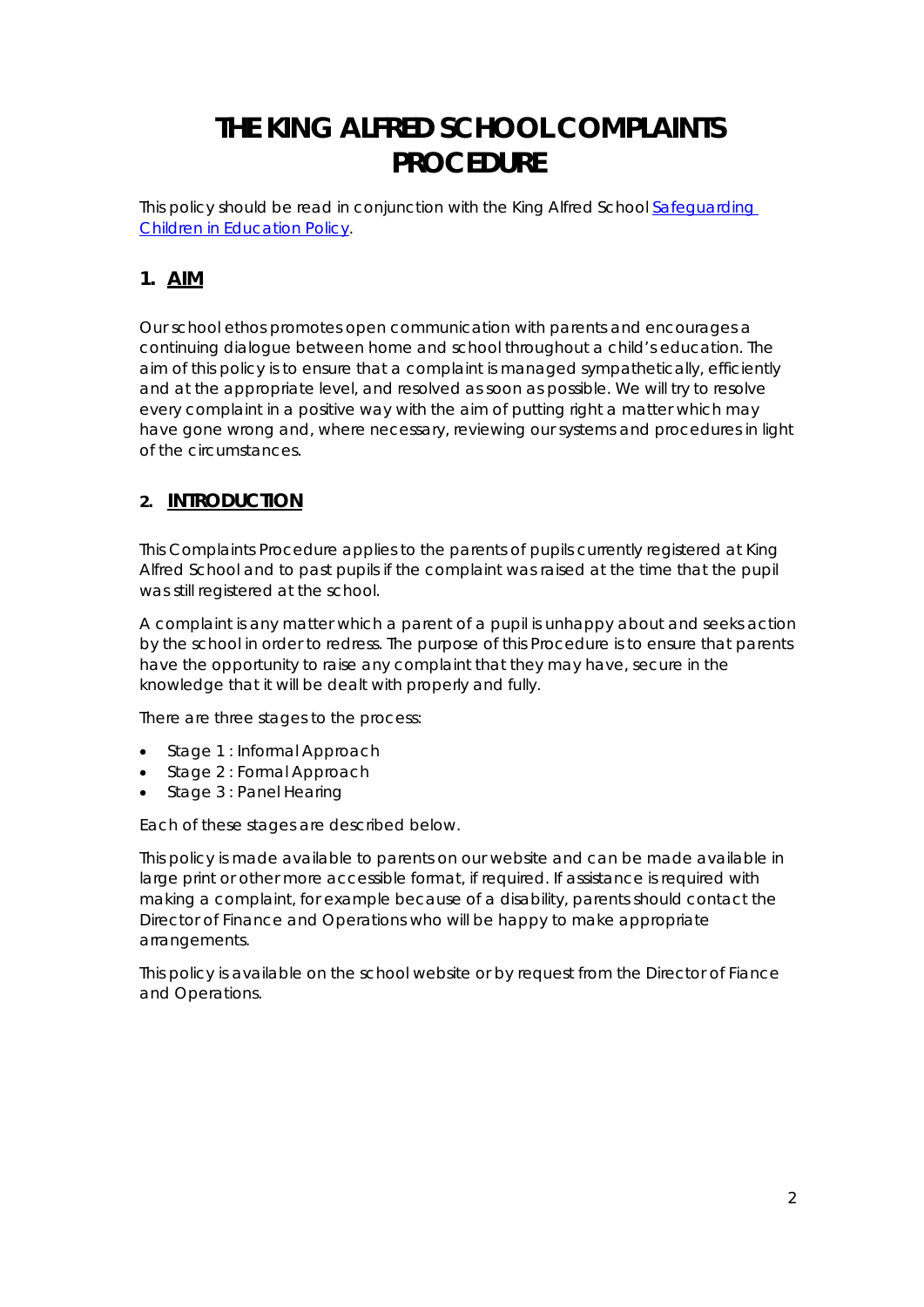# **STAGE 1: INFORMAL APPROACH**

If parents and guardians are concerned about an issue relating to their child's academic or pastoral wellbeing, including those children in the EYFS, they should contact their child's class teacher in the Lower School, or form tutor in the Upper School. Parents should do this by telephone or e-mail.

Class teachers or form teachers will acknowledge the communication by email or telephone within 48 hours, and then follow up on the concern raised, and seek to resolve the issue.

If this is not successful, then

- Lower School parents should contact the Head of Lower School
- Upper School parents should contact the Head of Department or Head of Year, and following that the relevant member of the Senior Leadership Team.

This second communication will be acknowledged by email or telephone within 48 hours, and the relevant member of staff will seek to resolve the issue.

We will aim to resolve all concerns at Stage 1 within 10 working days from when the issue is first raised.

If there is a concern about an issue other than academic progress or pastoral wellbeing then parents should contact the Director of Finance and Operations. The Director of Finance and Operations will acknowledge the communication within 48 hours by telephone or email, and seek to resolve the issue within 10 working days from when the issue is first raised.

## **STAGE 2: FORMAL APPROACH**

If the problem has not been satisfactorily resolved by Stage 1, then parents may lodge a formal complaint in writing to the Head, stating explicitly the wish to invoke the formal complaints procedure.

This will be acknowledged within 48 hours by letter or email.

The Head will then initiate an investigation into the complaint. The matter will be treated in as confidential a manner as possible. Discussions of the case will be limited to the Head, and those that need to be consulted. Written records will be kept of all meetings and interviews.

In deciding on how to carry out the investigation, the Head will, having regard to the nature of the complaint, and only if appropriate, liaise with Social Services and/or the police. The School may carry out its own internal investigation or rely on an external investigation carried out by the social services and/or police. The Head may ask a senior member of staff to act as Investigator and/or may involve one or more Council members. The Head and/or Investigator may wish to speak to others who have knowledge of the circumstances.

The School will always apply the civil standard of proof, "the balance of probabilities" rather than the criminal one, "beyond reasonable doubt" in reaching its decisions.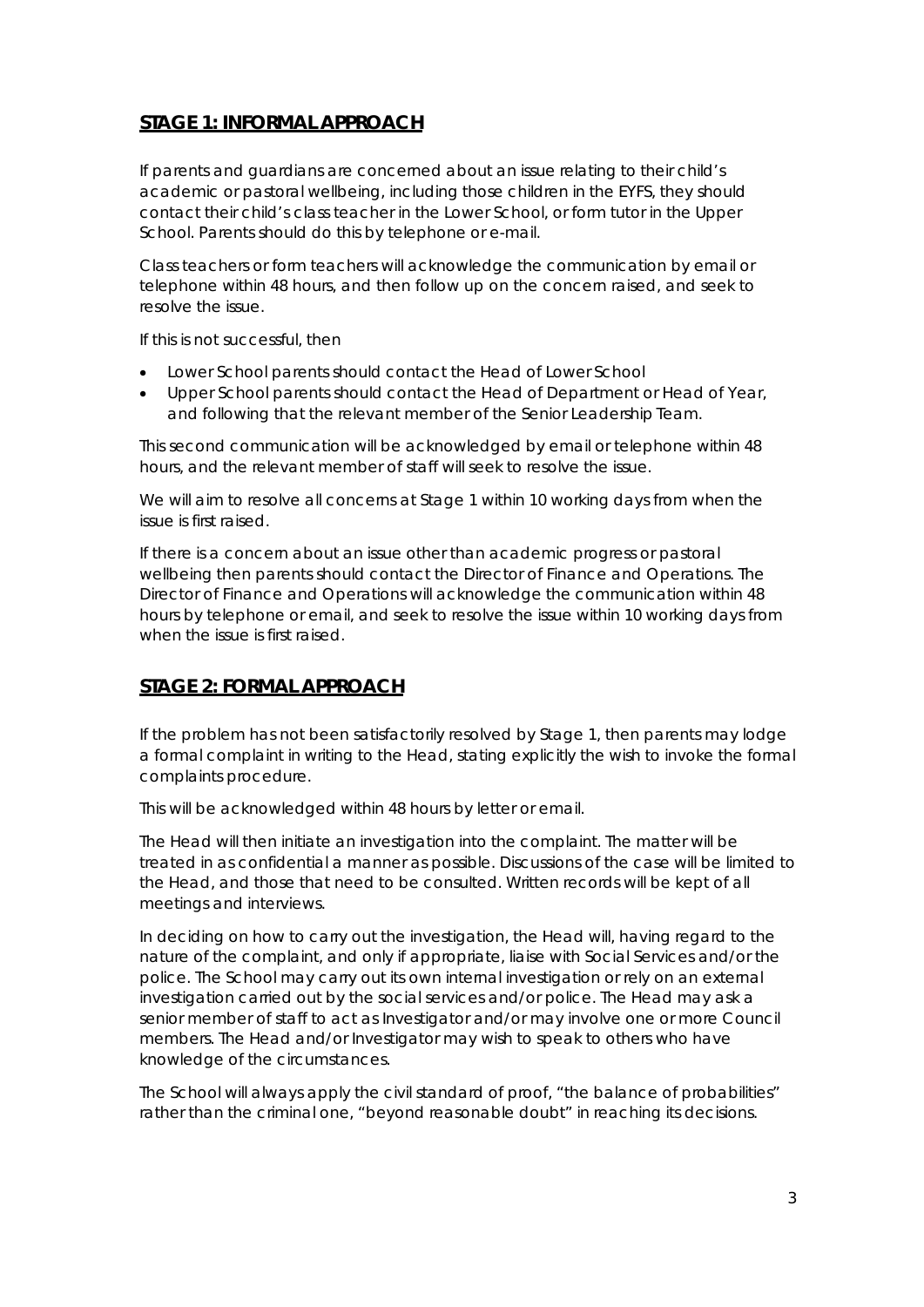The Head will inform any complainant of the outcome of the investigation and the resolution to the complaint within 15 term-time working days from the receipt of the written Stage 2 complaint. The outcome will be communicated by letter.

## **STAGE 3: REVIEW BY COMPLAINTS PANEL**

We hope that any parent will judge that their complaint has been fully and fairly considered. If a parent is not satisfied, they may request that their complaint be referred to the Complaints Panel. A Complaints Panel hearing is a review of the decision taken by the Head at Stage 2. The Panel is not able to consider any new areas of complaint which have not been previously raised as part of the complaints procedure.

Parents should write to the Director of Finance and Operations who, in their capacity as Secretary of the Council will arrange for a Panel Hearing to consider the matter. The Director of Finance and Operations will acknowledge the communication within 48 hours, and in consultation with the Chair of Council, appoint the Panel.

The Panel will consist of at least two members of Council, who have not been directly involved in the matters detailed in the complaint, and an additional individual independent of the management and running of the school. The Panel will appoint one of its number to act as Chair.

The Panel will meet within 20 term time working days of the receipt of the stage 3 written complaint. The Secretary of the Council will provide all parties with a procedure and timescale to be followed and confirm the role of the Panel.

Copies of relevant documents will be distributed to members of the Panel and those attending the meeting not less than 3 working days before the Panel meets. The documents will be provided for the purpose of the meeting and must be returned to the Secretary on its conclusion.

#### **The Panel Hearing**

The Panel hearing will normally take place at the school premises, or, at the discretion of the Chair of the Panel, at a nearby independent venue.

Those present at the hearing will normally be:

- Members of the Panel
- The Head and any appropriate member of the Senior Leadership Team
- Other relevant school staff
- The complainant (together with friend or relation if appropriate [see below])
- Panel Secretary, (generally the Secretary to the Council)
- Any other person at the discretion of the Chair of the Panel, for all or part of the meeting

Parents or guardians may be accompanied, by a friend or relation, for instance, but legal representation will not be appropriate.

The proceedings will be conducted in an informal manner. They will not be tape recorded, but the Secretary will keep a minute of the main points that arise. All present will be entitled to write and retain their own notes. The meeting will be directed at all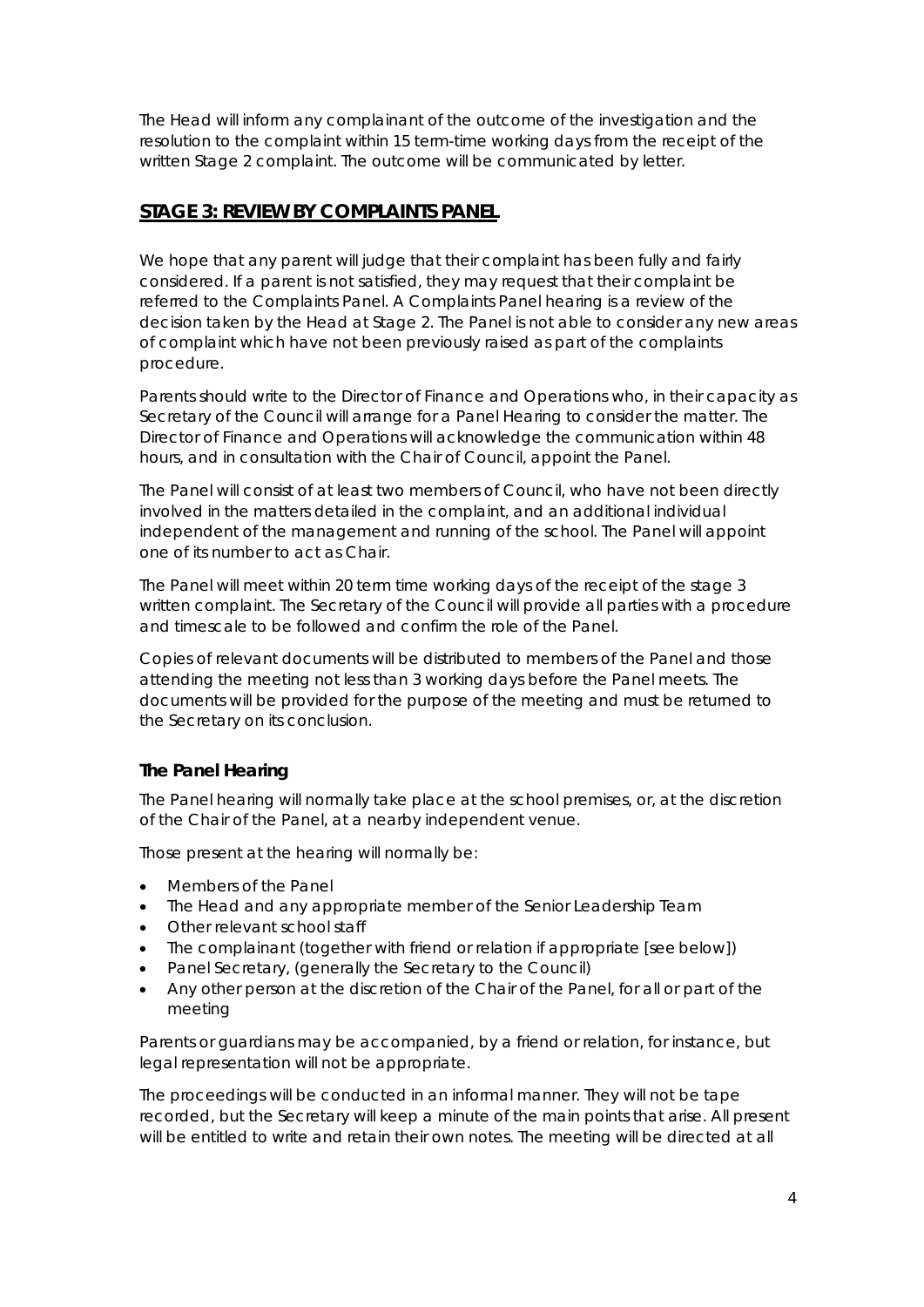times by the Chair of the Panel who will ensure that all those present have the opportunity to ask questions and make comments.

All those present are expected to show courtesy, restraint and good manners. The Chair may at their discretion adjourn or terminate the meeting.

Each of the issues raised in the letter of complaint will be considered and discussed. If the Panel considers that further investigation is required it will decide how it should be carried out.

As soon as possible after the hearing the Panel will consider all facts it regards as relevant in reaching its decision and deciding upon any recommendations. In the case of an equality of votes the Chair of the Panel will exercise a casting vote.

The findings and recommendations of the Panel will be final and a copy will be provided to the complainant within 5 term time working days of the Panel hearing. Where relevant, the person complained about will also receive the finding and recommendations, and they will be available for inspection on the school premises by the Chair of Council and the Head. Council members will be informed of the nature of the complaint, key findings and recommendations.

#### **Note 1**

If a complaint is received during the week preceding a school holiday the time limits in this policy will run from the first day of the next term or half term period.

#### **Note 2**

Correspondence, statements and records relating to individual complaints will be kept confidential except where disclosure is required by law including where the Secretary of State or a body carrying out an inspection of the school requires access to them.

#### **Note 3**

A written record will be kept of all formal complaints, noting whether they were resolved at the Formal Approach or whether they proceeded to a Panel Hearing. The record will also show action taken by the school as a result of complaints considered, regardless of whether they were upheld. The record will be retained for a minimum of 7 years after the child has left the school.

#### **Note 4 – Early Years Foundation Stage (EYFS)**

If the school receives a complaint from a parent or guardian relating to the schools' EYFS provision (Reception Class at KAS), the complaint must be investigated and the complainants will be notified of the outcome of an investigation within 28 days of that complaint being received in writing. EYFS complaints will be kept separately to those concerning the main school. The record of complaints will be made available to Ofsted and ISI on request.

The parents/guardians of children in the Reception Class (EYFS) only are entitled to contact the Independent School Inspectorate and/or Ofsted, if they believe that the school is not meeting the EYFS Regulatory Requirements.